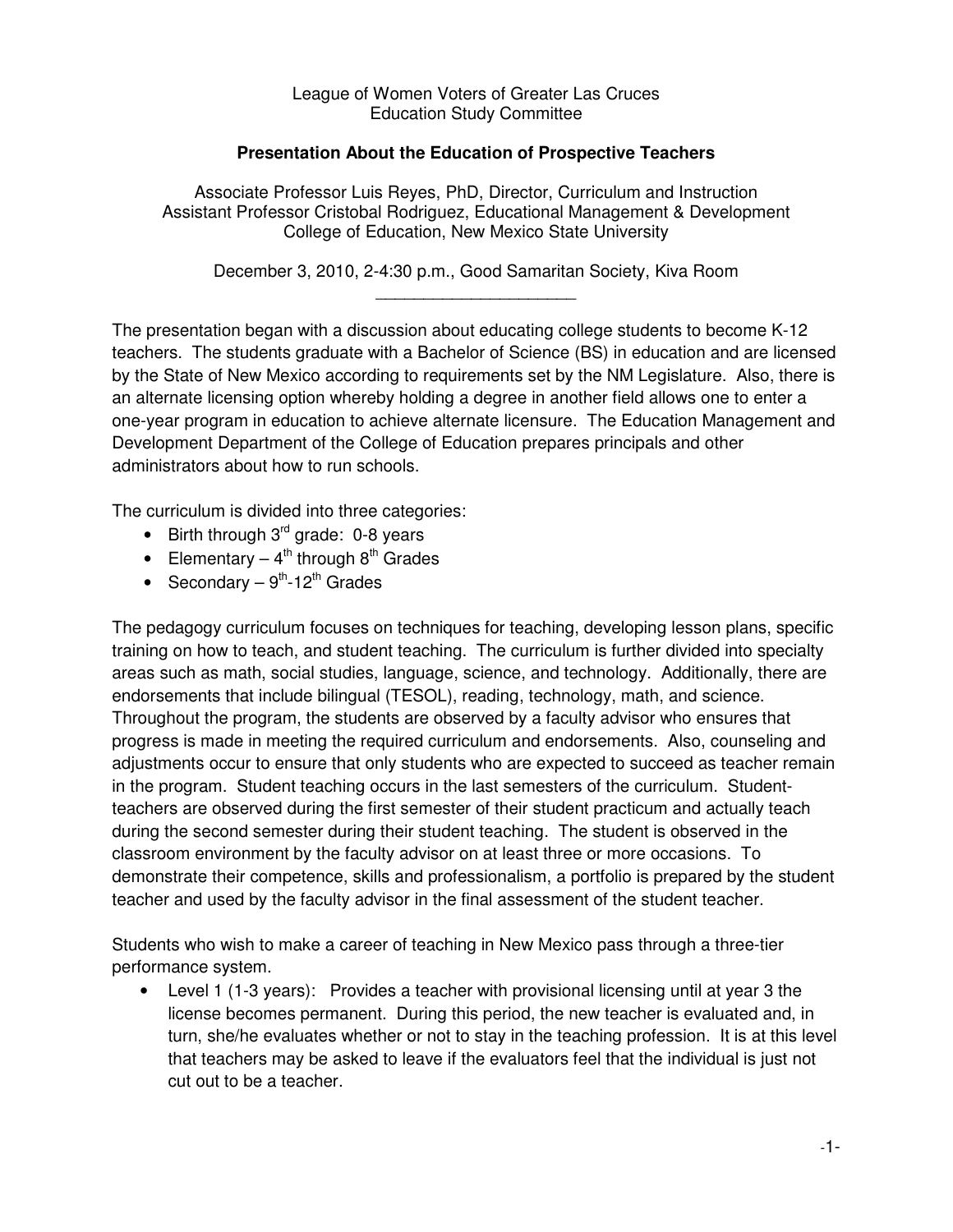- Level 2 (Year 4 to present): The teacher receives salary increases and puts together a portfolio that demonstrates skills, competence, and professionalism. Permanent licensure is achieved. Teachers who prefer the classroom may remain at this level permanently.
- Level 3: Teacher must teach 6 years and achieve a Master's Degree. Teachers at this level can become principals or go into education administration.

The three-tier system that demonstrates personal growth of the teacher meets the requirement of No Child Left Behind. Portfolios assembled by the teachers demonstrate their personal growth.

Research studies have shown that those teachers completing a degree in education remain longer in teaching than those who achieve alternate licensing. Individuals who have achieved a degree in another major often leave to work in the field of their original major because of salary considerations and stress related to teaching.

The NMSU College of Education is accredited by the National Council of Accredited Teacher Education (NCATE), an independent organizations whose accreditation recognizes that colleges of education are meeting standards for educating teachers for the classroom.

The U.S. Constitution gives responsibility for the education system to the states. New Mexico State Legislature enacts laws regulating the establishment, governance and operation of schools, including alternative schooling such as home schooling or charter schools. The Legislature adopts laws guiding the operation of a state public education department and local school districts and boards. It establishes curriculum and graduation requirements and sets forth conditions for the employment and termination of school personnel. It provides almost all of the funding for school operations through a funding formula. Funding for K-12 education amounts to more than 40 per cent of the total budget. Since education claims such a large portion of the state budget, the important question to ask is NOT how much money is spent on education BUT how the funding for education should be spent.

In No Child Left Behind (NCLB), certain mandates were required that actually were positive outcomes for education:

- All teachers are required to be licensed.
- Poor teachers could be eliminated.
- Established the Annual Yearly Progress (AYP) that forced school districts to assess themselves.
- Did achieve statistics on how children are doing.

It does, however, eliminate creativity in the classroom, and moves districts to teach to the test at the expense of other subjects and teaching other critical skills.

**Charter Schools**: Las Cruces has three charter schools:

1. Alma d'Arte Charter High School (art based): 402 W. Court, LC, 541-0145. See League's web site, www.lwvglc.org for paper on Alma d'Arte and a good explanation of establishing a charter school. Authorization is through NM State.